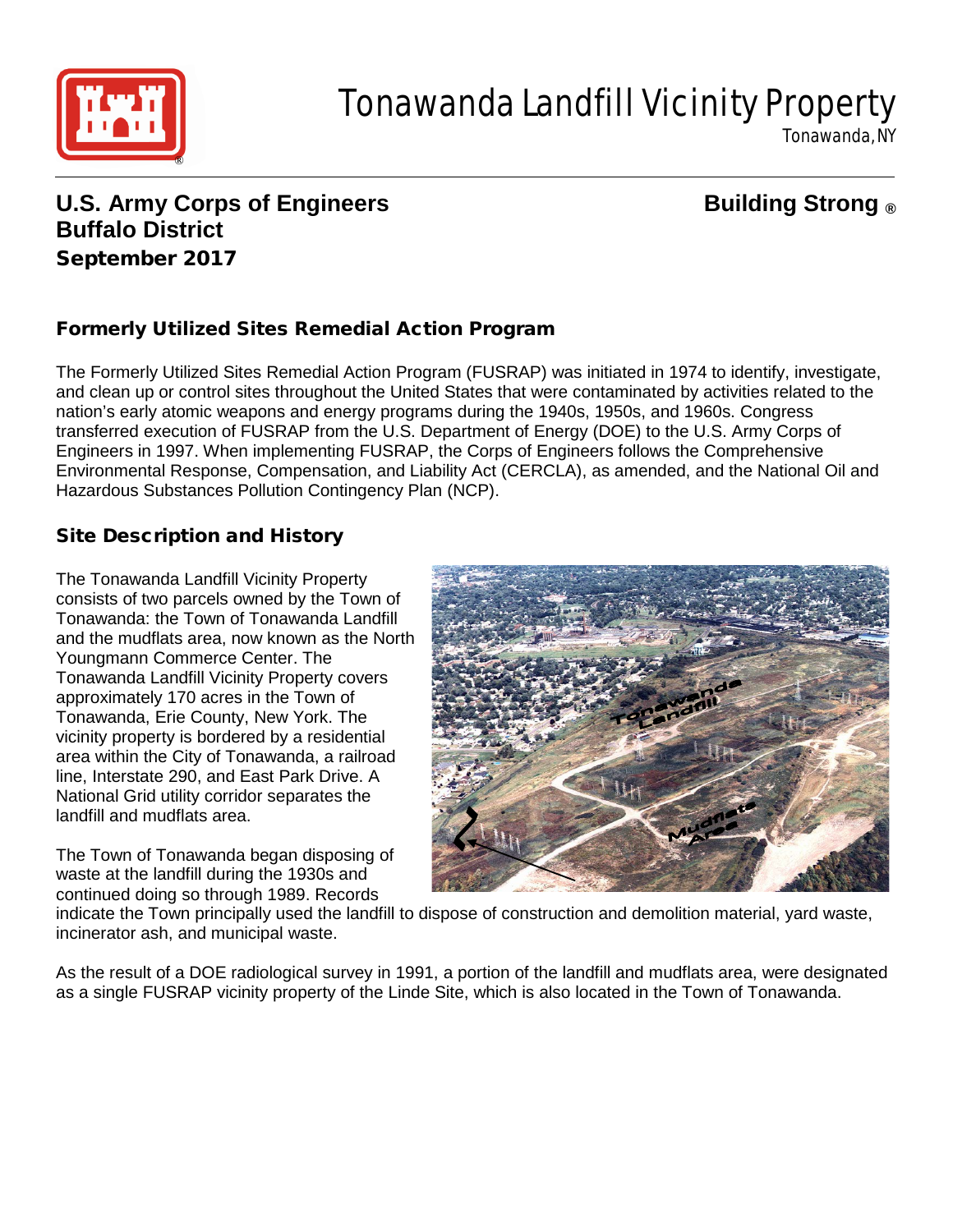#### Corps of Engineers Activities

The Corps of Engineers, Buffalo District, completed a remedial investigation of the Tonawanda Landfill Vicinity Property in 2005. This was in addition to previous DOE investigations in the 1990s. During the remedial investigation, the Corps of Engineers sampled and tested soil, surface water, sediment, and groundwater of the vicinity property for uranium, radium, and thorium. It found small, isolated locations within the vicinity property had levels of uranium, radium, and thorium above background levels, similar to that found at other FUSRAP sites in Tonawanda. As part of the remedial investigation, the Corps conducted a baseline risk assessment to determine whether exposure to these radionuclides put human health and the environment at risk.

The baseline risk assessment conducted in 2005, using information available at that time, concluded that risks to human health, for the current and reasonable future site uses in both the landfill and mudflats areas, were within the acceptable limits established in the NCP.

The Corps of Engineers released the proposed plan, covering both the Town of Tonawanda Landfill and the mudflats area, for public comment in the spring of 2007. Based on the remedial investigation and baseline risk assessment findings, the proposed plan recommended no action as the preferred alternative, for both the landfill and the mudflats area.

In response to public comments received on the proposed plan, the Corps of Engineers divided the vicinity property into two operable units (OUs): the Landfill OU and the Mudflats OU. The Corps signed a record of decision for the Mudflats OU of the Tonawanda Landfill Vicinity Property in September 2008. The record of decision states that no action is required for the Mudflats OU because the risks from FUSRAP-related material for all media were within the acceptable risk limits established in the NCP, for the current and reasonable future land use of the Mudflats OU.

The Corps of Engineers agreed to conduct additional sampling in the Landfill OU to confirm the nature and extent of FUSRAP-related material, and to update the baseline risk assessment based on the results of the additional sampling and other information provided in the public comments on the proposed plan.

The Corps of Engineers conducted additional soil, groundwater, sediment, and surface water sampling on the Landfill OU in 2009, 2010, and 2011. Data from this sampling was used to update the baseline risk assessment to ensure that it reflected the realistic potential for human exposure in the Landfill OU, given its proximity to residential property.

The updated baseline risk assessment, completed in the spring of 2012, concluded:

- That for the current use of the Landfill OU, as it was then configured, risks to human health from potential exposures to FUSRAP-related material were within acceptable limits established in the NCP.
- If the landfill surface was not maintained and allowed to erode over time, then-buried FUSRAP-related material could be exposed. If that were to occur, risks to trespassers or other users on the site could increase above the NCP acceptable risk range approximately 600 years into the 1,000-year evaluation period.